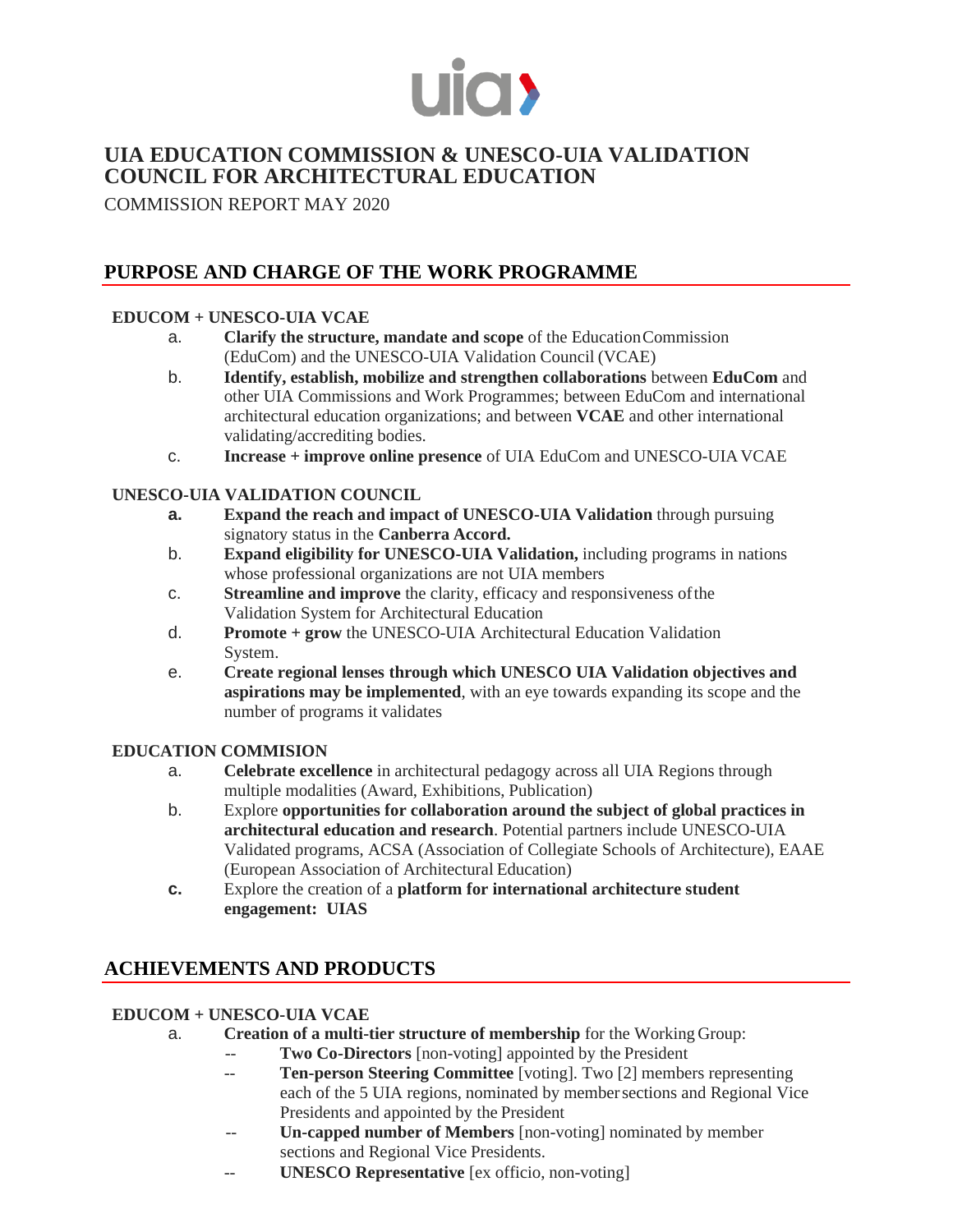

### Validation System Operator [ex officio, non-voting]

- b. Commenced collaborations with UIA/SDG and PPC, and with ACSA [Details below]
- c. Establishment of a Rio 2020 Planning Committee to coordinate the contributions of EduCom and VCAE
- d. Worked with UIA Secretariat to update website and social media presence

#### **UNESCO-UIA VALIDATION COUNCIL**

- a. To expand reach, impacts and benefits for UNESCO-UIA Validated programs: **Application for provisional signatory status was presented at the August, 2019 Canberra Accord [CA]** meeting in Bloemfontein, South Africa. The application was well-received, and prepares the ground for subsequent steps in the 2-year process,
- b. **Self-study submitted for Canberra Accord [CA] review and vote**, Fall 2020.
- **c.** To expand access to UNESCO-UIA Validation, exceptional consideration of programmes of non-UIA-member states approved: **De-coupled membership in UIA from eligibility of a study program to apply for UIA-UNESCOValidation**
- d. **17 successful Validation visits since 2017**, [10 in 2017, 2 in 2018 and 5 in 2019]. Currently the UIA validates 11 programmes across 3 UIA regions-Europe, Africa and Asia.
- e. A **successful call for nominations of qualified academic/ educator candidates for the Validation Panel** has resulted in a growing number of qualified members to be included in the 2017-2020 panels.
- f. A **successful call for nominations from the professional practice was issued and generated over 20 candidates for the Validation Panel** and a growing number of qualified members to be included in the 2017-2020panels.
- g. Establishment and implementation of **a self-assessment process of previous validations to ensure compliance, consistency and efficacy**. This was led by the System Operator.
- h. Establishment and implementation of a standing **Eligibility Review Board** comprised of 1 System Operator representative, 1 VCAE member representative, 1 External reviewer. This committee completes desktop reviews of new programs seeking validation. The eligibility process was introduced in the 2017 Validation Manual.
- i. **Update of Validation Manual** to reflect continuous improvements and an exploration of digital/ virtual assessments in the context of force majeure / global pandemic.
- j. **Translation of Validation Manual to Portuguese** in advance of the Triennial UIA Congress in Rio de Janeiro
- k. Establishment of 5 regional working groups, headed by the Steering Committee members from each region, to draft an interpretation of the UIA Charter's 16 points from a regional lens. The objective is to contextualize and individualize the broad objectives of UIA in a more regionally nuanced manner

### **EDUCATION COMMISION**

- a. Launch of a new international award for **Excellence/ Innovation in Architectural Education** hosted by the UIA Education Commission. Focus on pedagogy that incorporates the UN SGDs. A renowned international jury of academics will review entries.
	- Awards <sup>[1]</sup> for each of the 5 UIA Regions] to be conferred at Rio 2021
	- --- **Exhibition** of winners and selected finalists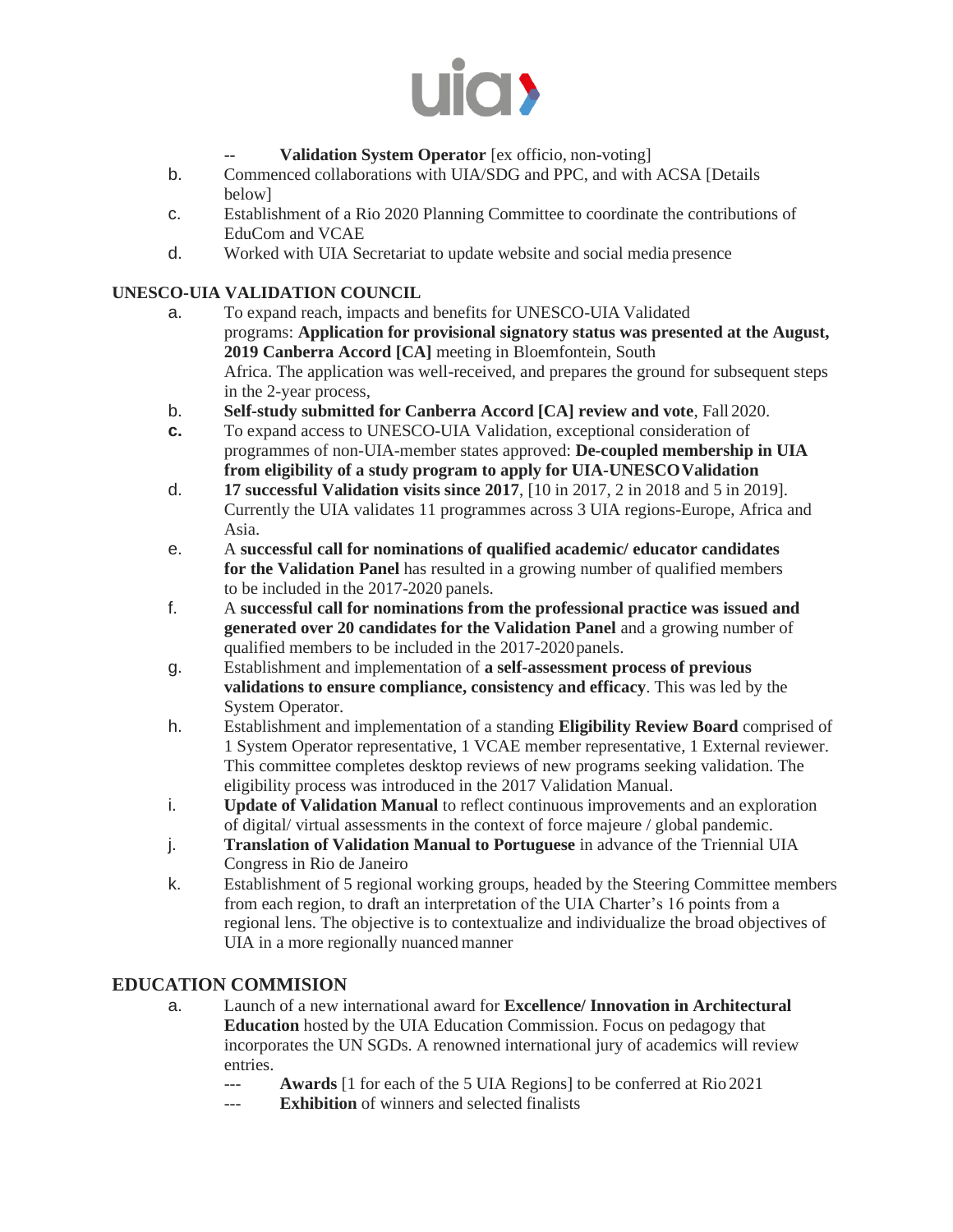

- Publication of winners and selected finalists
- b. **Pecha Kucha Public program** for the Rio Conference focused onarchitectural education and practice in response to the UN SDGs.
- c. Establishment of a **partnership agreement with Tatweer Misr**, a leading middleeastern development company committed to promoting academic and professional excellence in architectural education.
- **d.** Connection with the AIAS (American Institute of Architectural Students) in coordination with UIA secretariat and leadership to **explore an international organization of architectural students, under the auspices of UIA- tentatively the UIAS.**
- e. Facilitated **partnership between UIA Leadership and the ACSA** (Association of Collegiate Schools of Architecture)
	- --- Manage the academic peer review process for the UIA Rio Congress. **The successful call for papers and projects resulted in 900 entries submitted to blind peer review.**
		- Contribute to UIA COVID-19 Hub Academic Resources
- f. Created an **exhibition of student work from UNESCO-UIA Validated programs** for the Baku Forum + Extraordinary General Assembly
- **g. UIA EDUCOM participation in co-hosting international academic conferences:**
	- --- Cairo, Egypt: Conference on African Mega-Cities at the American University in Cairo [2019]
	- Miami, USA: ARCC | EAAE International Conference on Architecture and Research at Florida International University, [2021-2022]

## **VALUE AND SIGNIFICANCE**

The UIA Education Commission and UNESCO-UIA Validation Council are a dual-pronge think-tank aimed at providing support to its member sections and to the students, faculty and academic programs with whom they work. The Commission helps advise on pedagogical trends, academic standards and innovative teaching practices. It celebrates the best of those practices through a program of awards, exhibitions and publications, and supports the creation of a networked international community of architectural educators and students. Through the Validation Council and its Validation System, it is committed to upholding standards of academic excellence that foreground competence in professional practice, easing access to academic mentorship and assessment, and facilitating academic credential portability.

## **ENGAGEMENT AND INVOLVEMENT**

Architects and architectural educators and administrators from around the world have contributed to each of the efforts detailed in the record of goals and accomplishments enumerated above. Through the creation and dissemination of a broad range of academic programs and assessment processes, we have worked to raise the profile of the Education Commission and Validation Council, reaching out to architects,